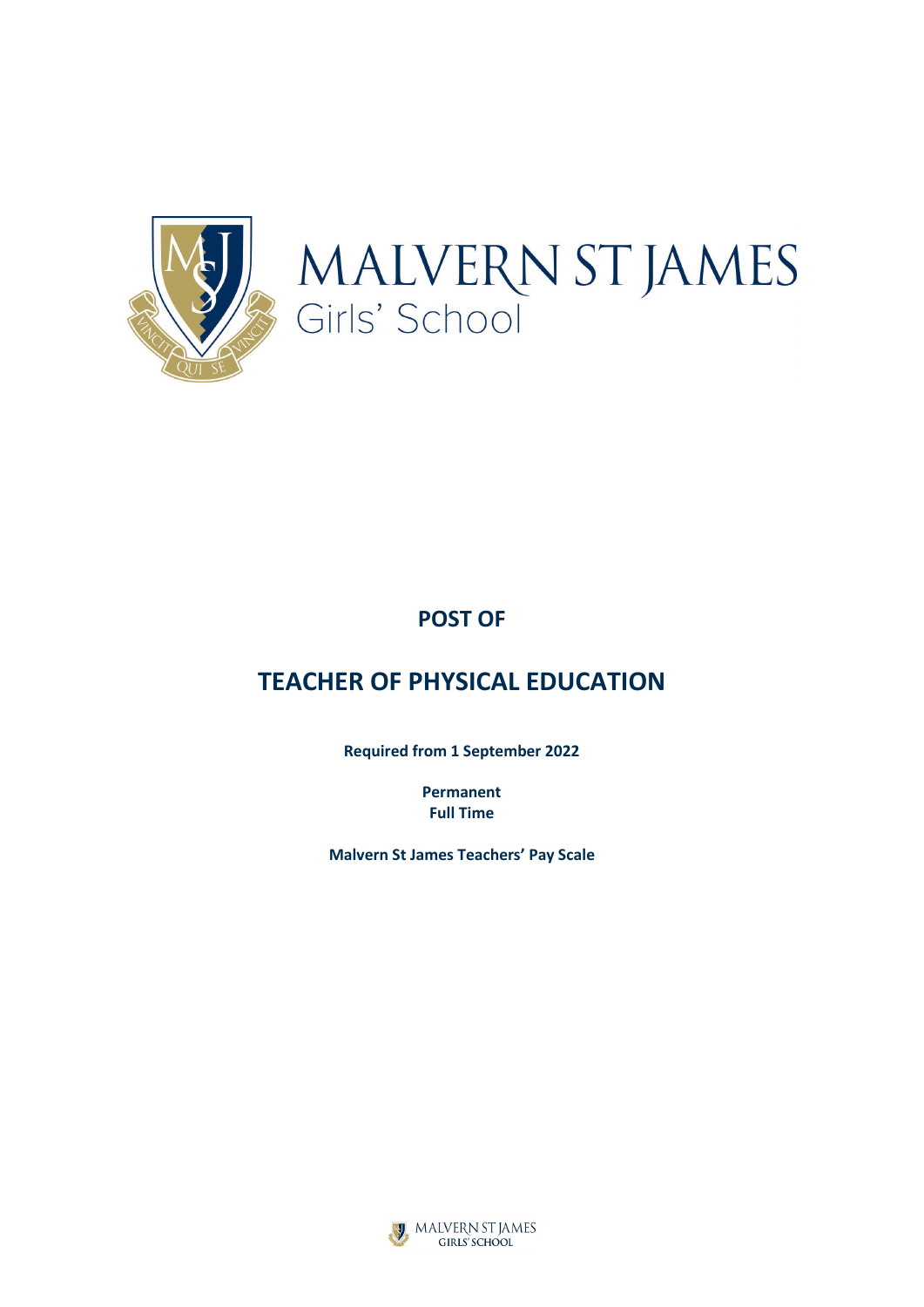## **MALVERN ST JAMES LTD**

Malvern St James (MSJ) is a leading boarding and day school which presents an imaginative vision of education for girls from the age of 4 through to 18, taught within a positive, purposeful atmosphere. MSJ fosters creativity and bold thinking, challenging, and encouraging every girl to extend her personal horizons and realise her full potential.

MSJ is in the heart of Malvern in Worcestershire, two hours from London and one hour from Birmingham, having excellent transport links. Great Malvern station is situated opposite the School. The MSJ bus service covers five counties to pick up and return pupils each day.

The School is home to a warm and welcoming community – girls, parents, staff, and governors alike, enjoying the friendly and buoyant atmosphere of shared celebration, extolling personal success in every field of endeavour. MSJ offers a range of boarding options (ages  $7 - 19$ ) to fit in with the demands of modern family life and girls can choose from full, weekly, or flexi-boarding. Ofsted recognised the exceptional standard of boarding with an 'Outstanding' inspection judgement, which extends to all areas of Malvern St James. Malvern St James also received the highest rating of 'Excellent' in the ISI's Educational Quality Inspection in May 2017. In March 2021, the School was awarded the Carnegie Mental Health Gold Award for its outstanding pastoral care and support for pupil and staff mental wellbeing.

Intellectual and social confidence, personal development and achievement lie at the heart of the School and each pupil is treated as an individual. MSJ promotes academic excellence and innovation in teaching and learning throughout the school which provide each girl with the challenges and support to develop her talents, character, and abilities to the full. We prepare pupils for the most competitive UK and international universities and pathways. This individual emphasis is complemented with teamwork, community values and the importance of service to others.

The School has excellent facilities which include an award-winning Science and Mathematics Centre, a Drama Studio, Music Centre in Avenue, several IT suites and a multi-media Language Laboratory. The School also has a state-of-the-art Sports Hall and a brand-new Astroturf, launched in October 2020. At MSJ we use Microsoft and there has been significant investment and development of E learning in recent years with WiFi upgrades across the site. The School is currently creating a stateof-the-art Learning Hub centred in the Library and radiating out to learning zones throughout the School to support its commitment to innovation and learning and initiatives in STEAM (Science, Technology, Engineering, Arts and Mathematics).

The Year 13 Sixth Form Boarding House has recently been transformed in 2018 with an extensive, highly contemporary, refurbishment programme to provide a transition house for university and the next phase of this programme of improvements within boarding is currently taking place in Benhams, the new Year 11 Boarding House.

Girls take full advantage of the enviable setting and superb facilities, which inspire a wonderfully rich and imaginative extra-curricular life. They leave Malvern St James as poised, self-assured young women who are able to meet and embrace, with integrity, the challenges and risks of our modern world. The Good Schools Guide observed on visiting the School that MSJ is 'full of girls who are going to change the world'!

Whilst a multi-faith community and non-denominational, the School is founded on Christian principles and has a Christian ethos which underpins the School's daily life. There are regular opportunities for Christian worship.

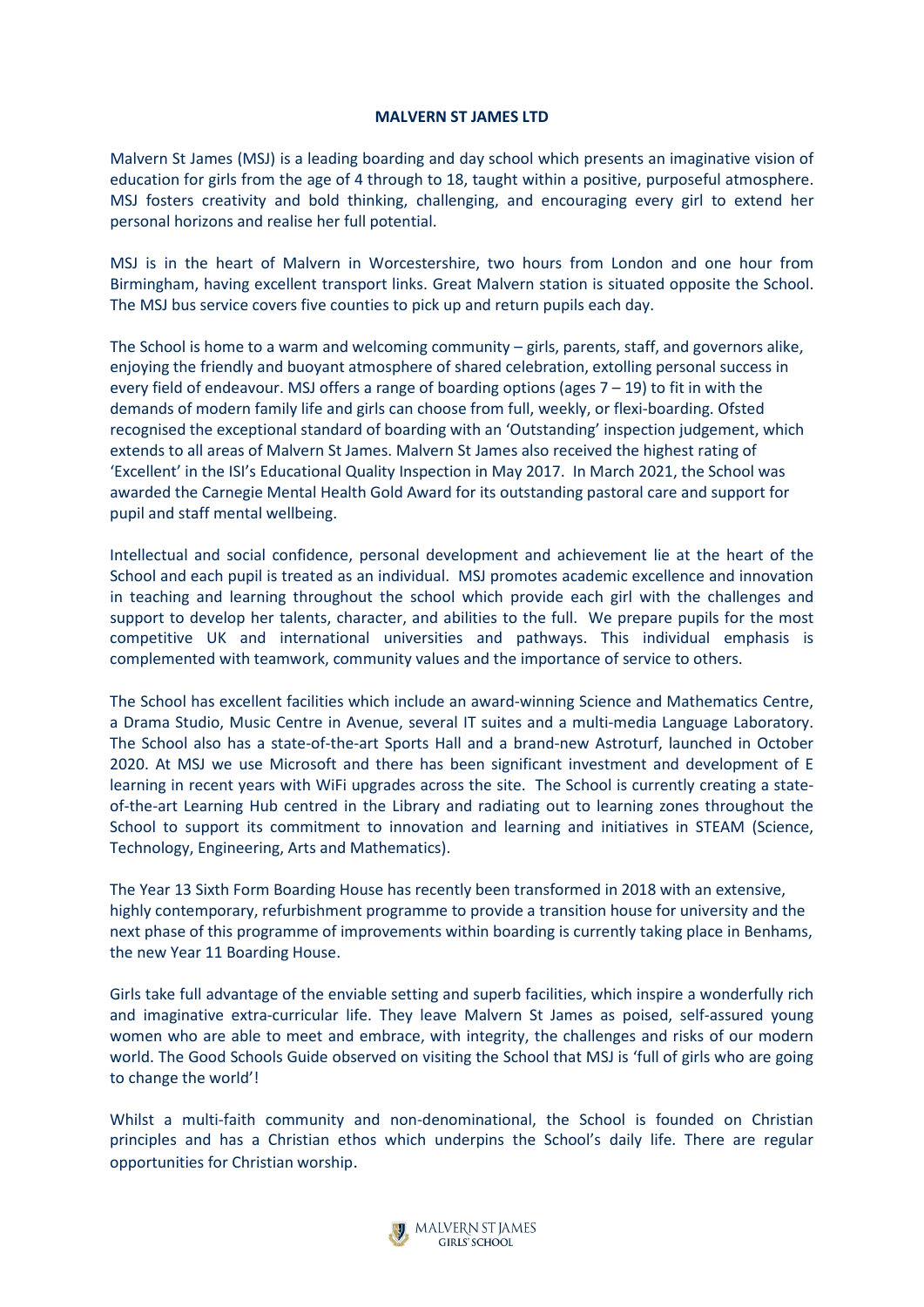We offer staff who come to work at the School:

- the opportunity to work with highly motivated staff and talented pupils
- commitment to your professional development
- convenient location in Malvern with excellent transport links
- competitive salary scale

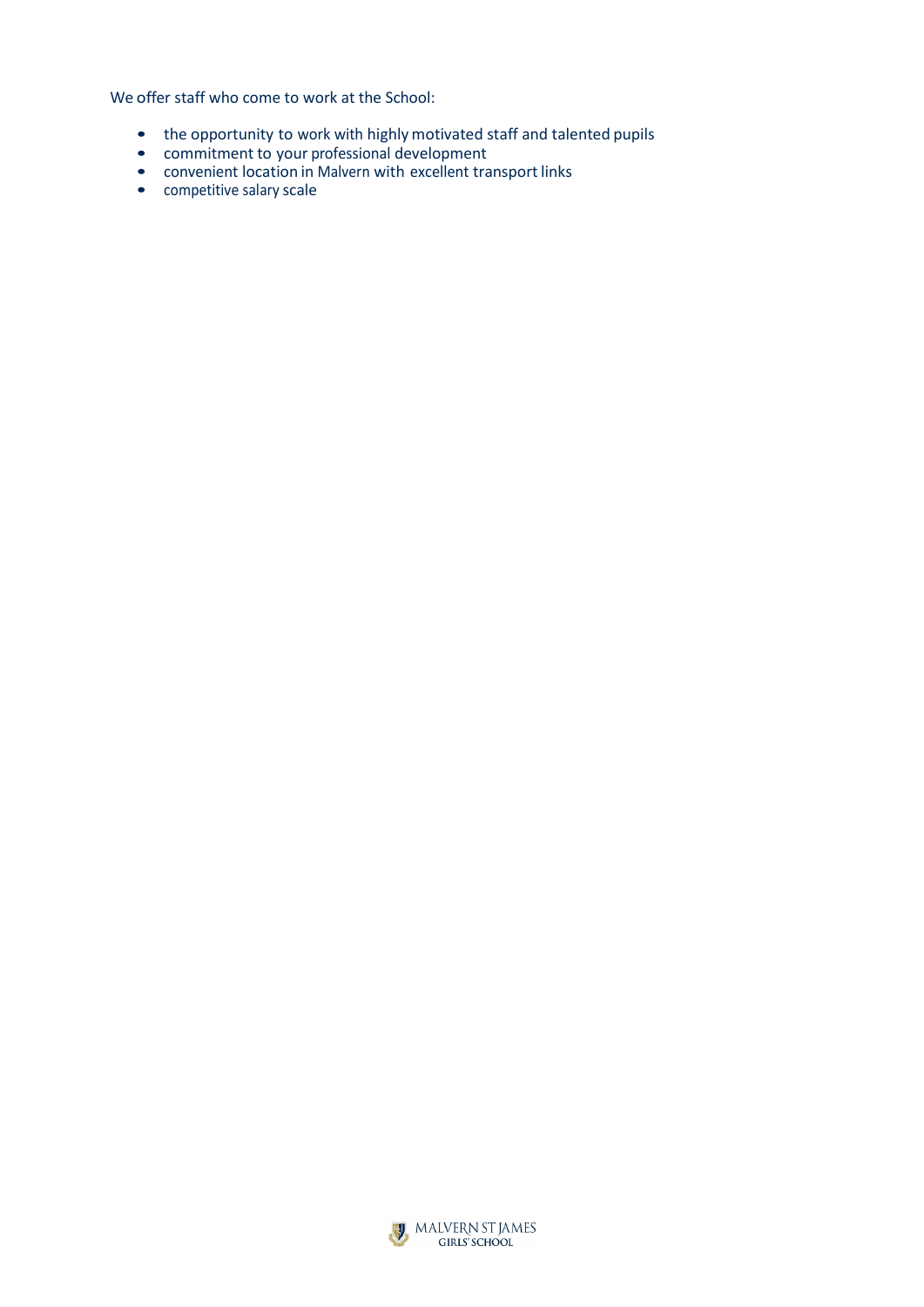## **The PE Department**

## **Ethos**

The department aims to provide a challenging environment within an enjoyable and balanced programme. It is hoped that the students will develop physically, mentally and socially, showing qualities of leadership, co-operation, initiative and fair play. All activities are designed to meet the needs of individuals, encouraging active involvement as performers, observers and officials. The learning process is enhanced by students' appreciation of the strengths and weaknesses of others, developing both confidence and tolerance. The department provides opportunities for pupils to acknowledge the value of personal accountability and taking responsibility, thus promoting selfconfidence and a willingness to accept new challenges.

#### **Brief Philosophy**

- 1. That every girl shall participate to the best of her ability.
- 2. Every pupil is encouraged to take part in any extra-curricular activity offered.
- 3. To encourage all girls to be aware of the importance of fitness as an integral part of their lives.
- 4. To encourage senior pupils to take responsibility for developing sport for younger pupils.

#### **Curriculum, Staffing and Activities**

All work is designed to support, contribute to and complement the aims of the School through the physical medium, while fulfilling the terms of the National Curriculum. Specialist PE is delivered by PE staff from Reception to Year 6 in the Preparatory Department. In Years 10 and 11, OCR GCSE PE is offered as an option subject. In the Sixth Form, the Advanced Subsidiary Diploma in Sport and also the Diploma are offered as an option for Years 12 and 13, as well as the Sports Leadership Award. The ability to teach across the age range is desirable, including Sixth Form. Expertise in Netball is essential for this full-time teaching role, but having Tennis as well would also be an advantage. The department numbers five staff, including the Director of Sport and specialist coaches in Cricket and Equestrian, and a specialist member of staff for Prep.

Within our purpose-built Sports Centre, the PE department has its own office with a range of resources for both staff and pupils for academic and practical use. There is a dedicated PE classroom nearby which is equipped with an overhead projector to enhance the use of ICT and enable us to access resources. ICT plays an important role in the delivery of PE, particularly at examination level, as well as providing the opportunity to watch up-to-date games and tactics.

A very busy weekly schedule of extra-curricular activities takes place each lunchtime and evening, from Archery and Horse Riding to Trampolining and Badminton. We also participate in a wide range of fixtures and tournaments during the evenings and at weekends. The School is a member of ISA, GSA, BSA and various specialist local, regional and national networks for competitive sport. We host regular community days for Multi Skills and Pop Lacrosse, for example, where visiting schools enjoy participating in varied and challenging activities.

We are very fortunate to be able to use qualified Sports Centre staff to deliver a range of alternative classes to our older girls. Opportunities such as Spinning and Strength and Conditioning are popular

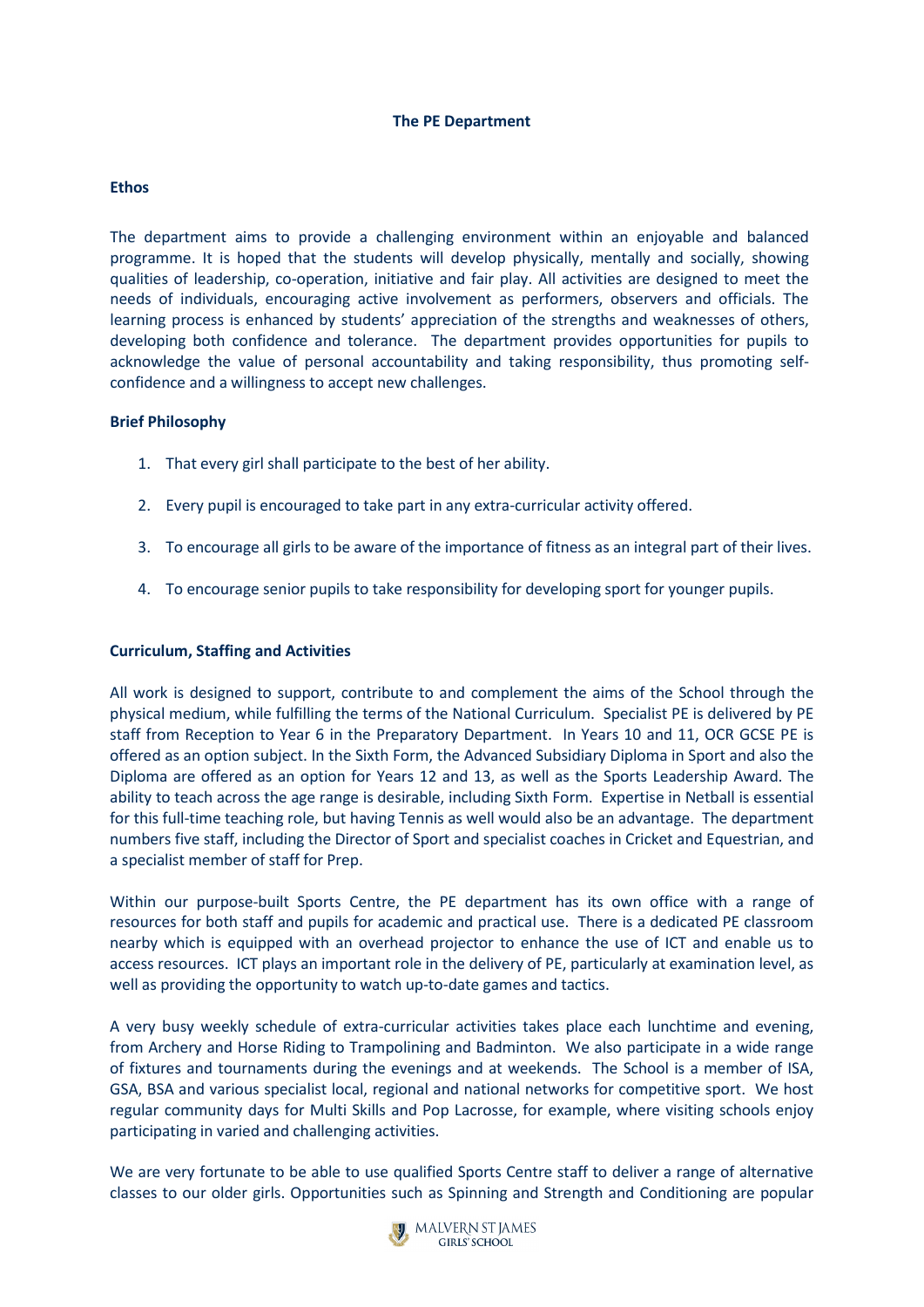with Sixth Formers; Malvern St James offers a rare opportunity for them to experience these activities as part of their curriculum. They are also able to request individual training sessions to help them when using the Fitness Suite.

Our Sports Scholars receive their own Personal Trainer and a Sports Scholar mentor to assist/monitor and help them with their progress. Tennis, Lacrosse and Swimming are just some of the areas in which Malvern St James girls are making regional and sometimes national impact.

## **Facilities:**

Outdoor facilities include:

- 300m Athletics Track
- 4 Rounders Pitches
- 3 Lacrosse Pitches
- 6 Tennis Hard Courts
- 4 Netball Courts
- 1 Floodlit Astroturf
- 12 Tennis Courts
- 1 Full size Astro Hockey Pitch
- Football Pitch
- 2 Cricket Pitches

## **Indoor facilities include**:

| <b>Volleyball Court</b>            |
|------------------------------------|
| 2 Practice Netball Courts          |
| 1 International size Netball Court |
| 1 Tennis Court                     |
| <b>Climbing Wall</b>               |
| Dance Studio                       |
|                                    |

## **The Dome**:

| 3 Badminton Courts | 1 Netball Court |
|--------------------|-----------------|
| 1 Basketball Court | 1 Tennis Court  |
| 2 Squash Courts    |                 |

1 Indoor heated Swimming Pool

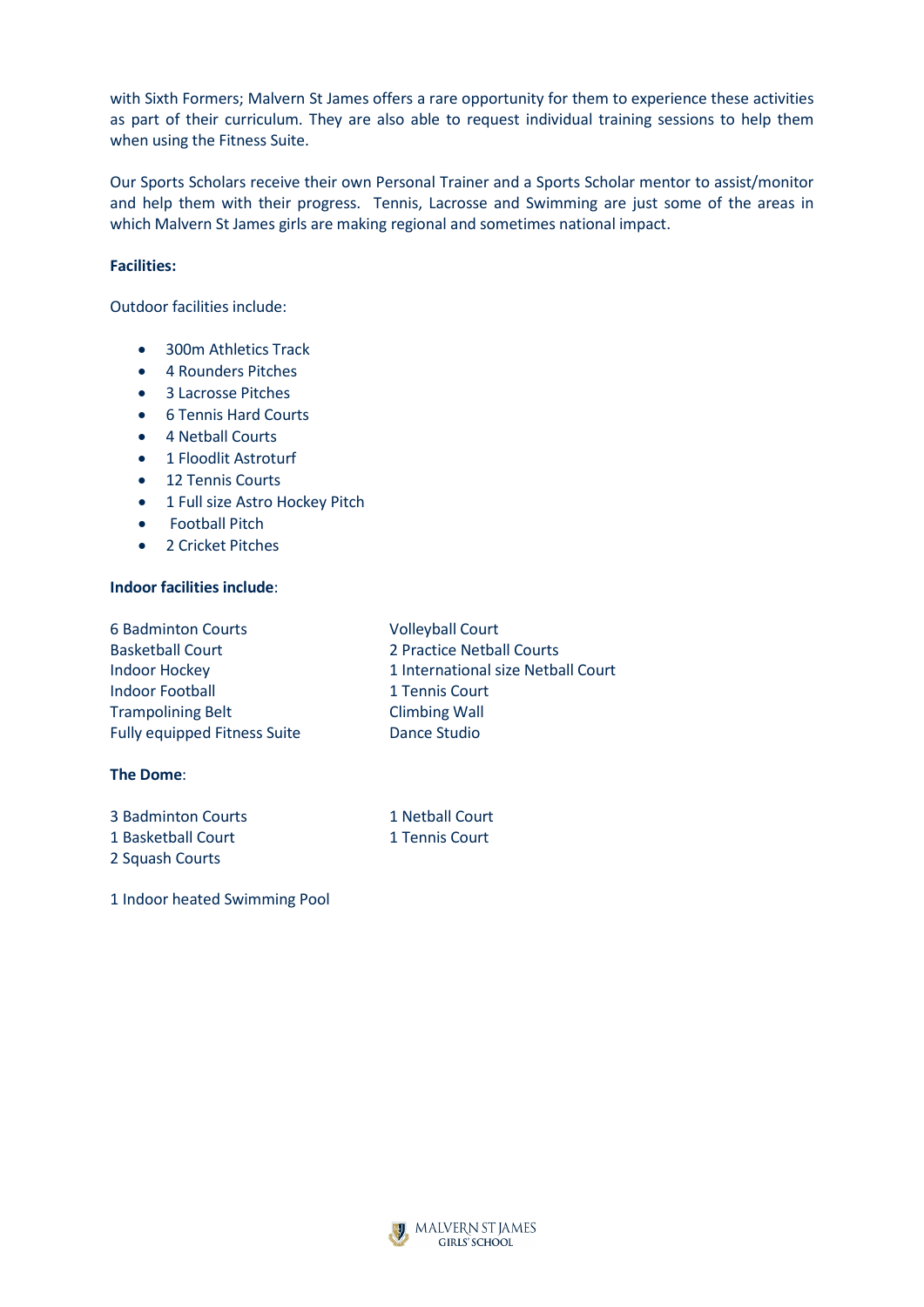## **JOB DESCRIPTION**

## **The Role**

We require a dynamic and inspirational Teacher of Physical Education, to deliver the PE curriculum throughout the School, in addition to coaching and leading our School teams. The successful candidate will teach GCSE and/or BTEC as such will also be an inspirational classroom practitioner with a determination to deliver innovative teaching and learning and have a committed interest in the education of girls. The post holder will also be a Form Tutor and committed to the highest standards of pastoral care.

## **Accountability**

The teacher is accountable to the Headmistress via the Director of Sport, the Director of Teaching and Learning on matters relating to curriculum, teaching, and learning, and the Director of Pastoral Care on matters relating to pupil wellbeing and pastoral care.

## **Purpose of the Job**

The role of the teacher is to teach pupils within the school and to carry out such other associated duties as are reasonably assigned by the Director of Sport, and Director of Teaching and Learning. This requires them to:

- promote outstanding teaching and inspire a love of learning within the department
- lead and manage their classes purposefully and efficiently
- adhere to whole-School policies within the department
- support the visions, aims and objectives of the School
- be committed to the values and culture of the School, centred around its Boarding ethos
- be committed to the longer-term development and promotion of Physical Education Department

#### **Particular Responsibilities**

The post holder interacts on a professional level with pupils, parents, and colleagues; the post holder seeks to establish and maintain productive relationships with them and to promote mutual understanding of the School curriculum, with the aim of continuously improving the quality of teaching and learning in the School. The Teacher of Physical Education is responsible for:

- the well-being and progress of all pupils in their classes
- being fully versed in and compliant with all the school's Child Protection (Safeguarding) policies and procedures
- class teaching and being an assistant Form Tutor
- developing and contributing to departmental policies and procedures
- implementing the departmental Schemes of Work through the Key Stages
- the consistent use of departmental marking, recording and assessment policies
- liaising with Learning Support and the Head of Enrichment and the EAL Department to maximise pupil attainment
- playing a proactive role in their own professional development
- keeping abreast of current academic developments within the subject area
- implementing the formal requirements of the School's Health and Safety Policy within their classes

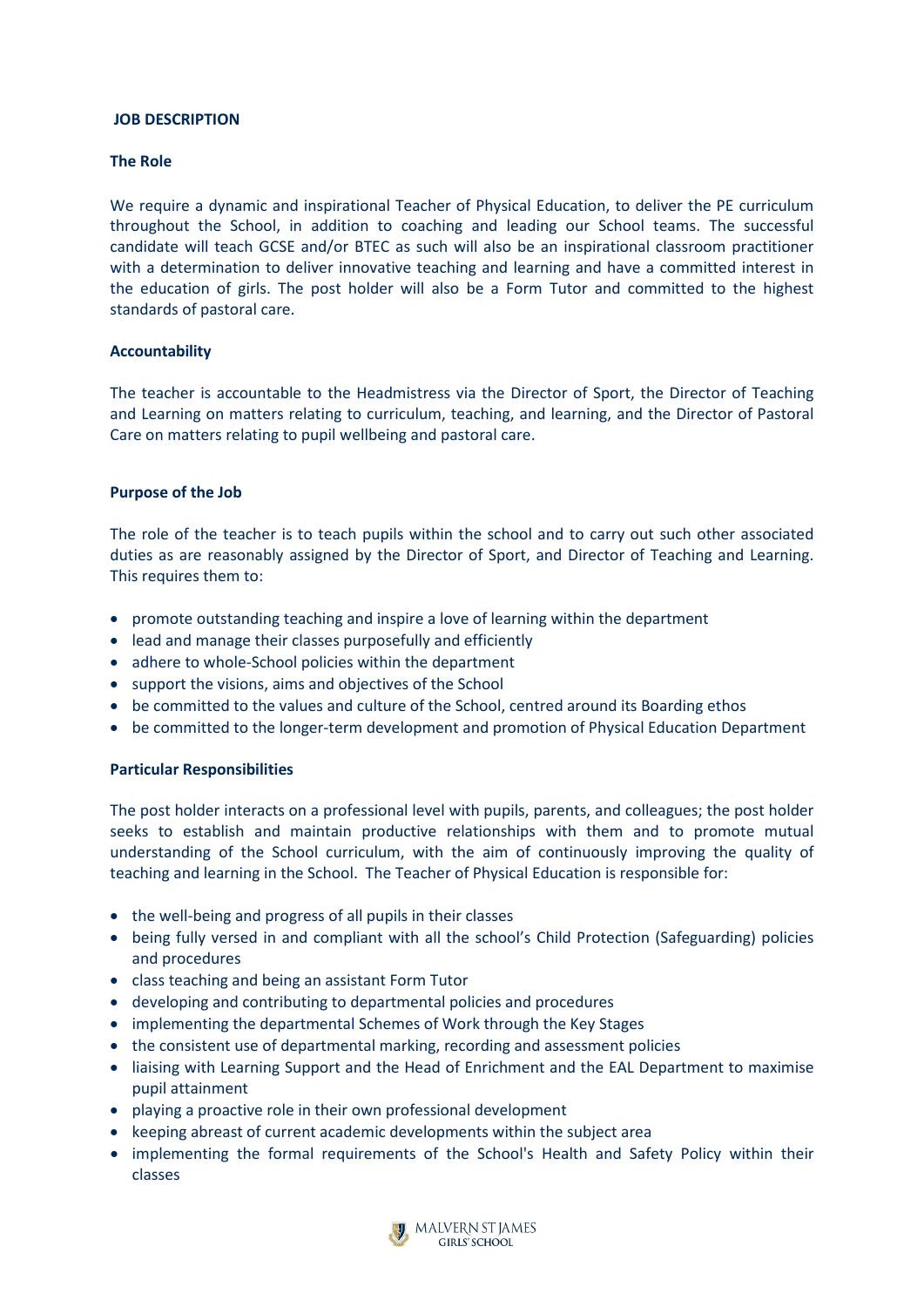## **Teaching**

- Planning and preparing courses and lessons to promote pupil's active engagement in learning
- Teaching, according to their educational needs (including those with SEND and the More Able) the pupils assigned to her / him, including the regular setting, and marking of work, according to departmental guidelines, to be carried out by the pupils in school and elsewhere
- Assessing, recording, and reporting on the development, progress, and attainment of pupils
- Organising, leading, and participating in extra-curricular activities and educational visits
- Consistently using the Rewards System to promote Growth Mindset.

## **Other activities**

- Promoting the general progress and well-being of individual pupils and of any class or group of pupils assigned to her / him
- Providing guidance and advice to pupils on educational and social matters and on their further education and future careers, including information about sources of more expert advice on specific questions; making relevant records and reports
- Making records of and reports on the personal and social needs of pupils
- Communicating and consulting with the parents of pupils as directed by the Head
- Attending assemblies, registering the attendance of pupils in a timely manner and supervising pupils, whether these duties are to be performed before, during or after school sessions
- Communicating and co-operating with persons or bodies outside the School
- Supporting and attending whole School events such as Open Days, Parent Teacher meetings, Commemoration Day and the Carol Service
- Undertaking evening, weekend and other duties as required
- Engaging with the MIS to promote effective record keeping and communication
- Participating in meetings arranged for any of the purposes described above.

## **Assessment and Reports**

• Providing or contributing to oral and written assessments, reports and references relating to individual pupils and groups of pupils.

## **Review**

• Participating in arrangements made by the School for the review of her / his performance and that of other teachers.

## **Further Training and Development**

- Participating in arrangements for her / his further training and professional development as a teacher
- Reviewing from time to time her / his methods of teaching and programmes of work.

## **Educational Methods**

• Advising and co-operating with the Head teacher and other teachers on the preparation and development of courses of study, teaching material, teaching programmes, methods of teaching and assessment and pastoral arrangements.

## **Discipline, Health & Safety**

• Maintaining good order and discipline among the pupils and safeguarding their health and safety both when they are authorised to be on the school premises and when they are engaged in authorised school activities elsewhere.

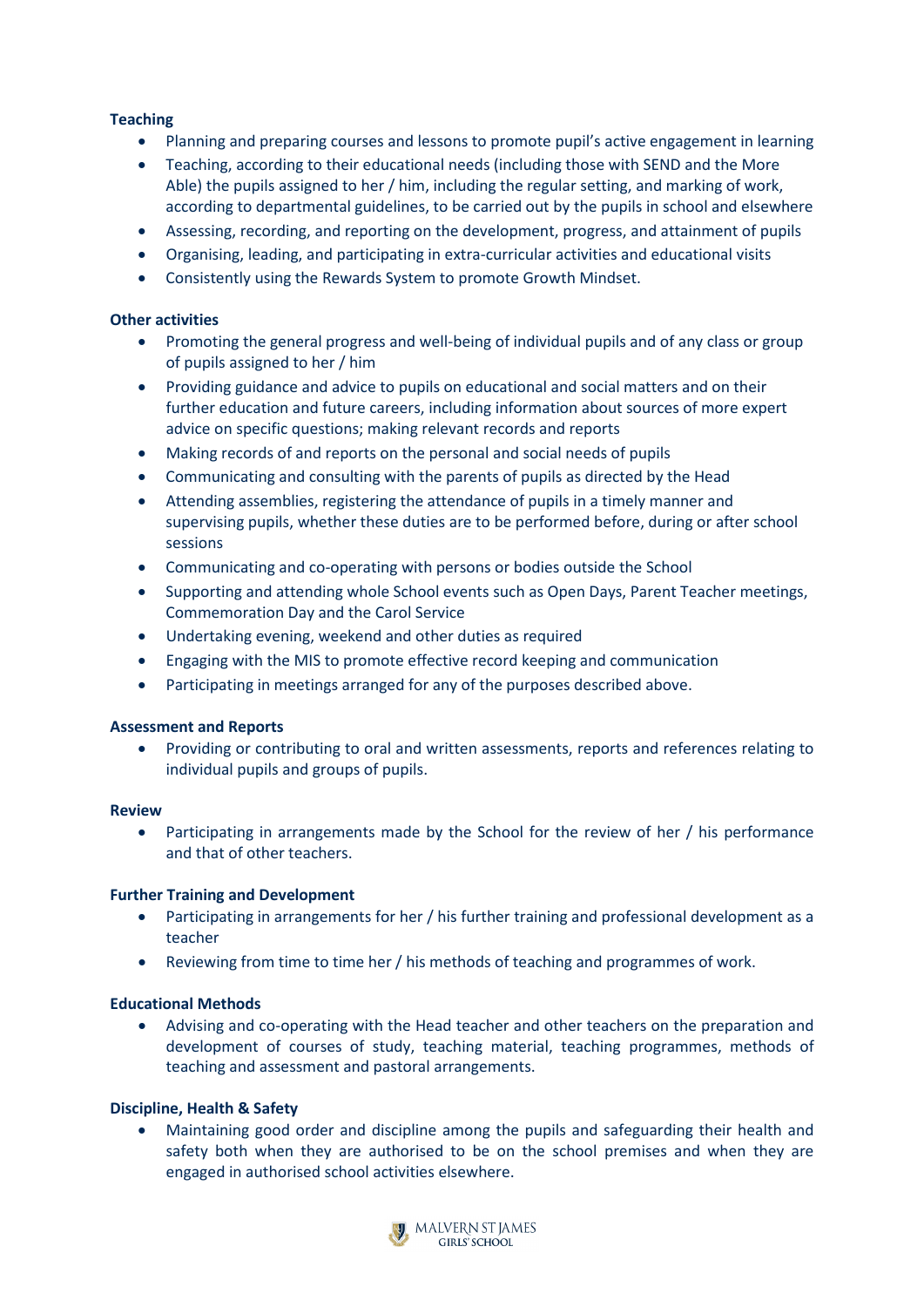## **Staff Meetings**

• Participating in meetings at the School which relate to the curriculum for the School or the administration or organisation of the School, including pastoral arrangements.

#### **Cover**

• Supervising and as far as is practicable, teaching any pupils whose teacher is not available to teach them.

## **Public Examinations**

• Keeping up to date with specification requirements and participating in arrangements for preparing pupils fully for public examinations and in assessing pupils for the purposes of such examinations; recording and reporting such assessments; and participating in arrangements for pupils' presentation for and supervision during such examinations.

## **Management**

- Contributing to the selection for appointment and professional development of other teachers and non-teaching staff, including the induction and assessment of new teachers and initial teacher training
- Supporting the work of other teachers
- Taking such part as may be required of her / him in the review, development and management of activities relating to the curriculum, organisation and pastoral functions of the School.

#### **Administration**

• Participating in administrative and organisational tasks related to such duties as are described above and as agreed with the Director of Sport.

## **Key Tasks**

The Teacher Physical Education is required to:

- deliver engaging, challenging, and effective lessons to their classes
- set and mark preparation/homework; set, mark and moderate internal examinations and controlled assessments, under the direction of the Director of Sport
- set high standards and expectations to maintain a positive and purposeful atmosphere among the pupils and safeguard their health and safety when they are under the care of the department
- where arranged, to undertake duties as an assistant Form Tutor, as outlined in the Staff Handbook
- prepare reports for all students taught
- oversee provision of resources and texts for the classes taught
- contribute to the Subject Development Plan and the Subject Self-Evaluation, alongside other members of the department
- assist with the planning, review, and evaluation of Schemes of Work, as directed by the Director of Sport
- promote the subject at Open Days and other such events
- undertake some delegated responsibilities within the department
- attend all full Staff Meetings, major School functions (such as Carol Service and Commemoration) and Parents' Consultations for the year groups they teach
- contribute to organised activities to enrich the subject curriculum, contributing to the extracurricular activities programme
- undertake evening, weekend and other duties as required
- perform duties specific to each department as agreed with the Headmistress from time to time.

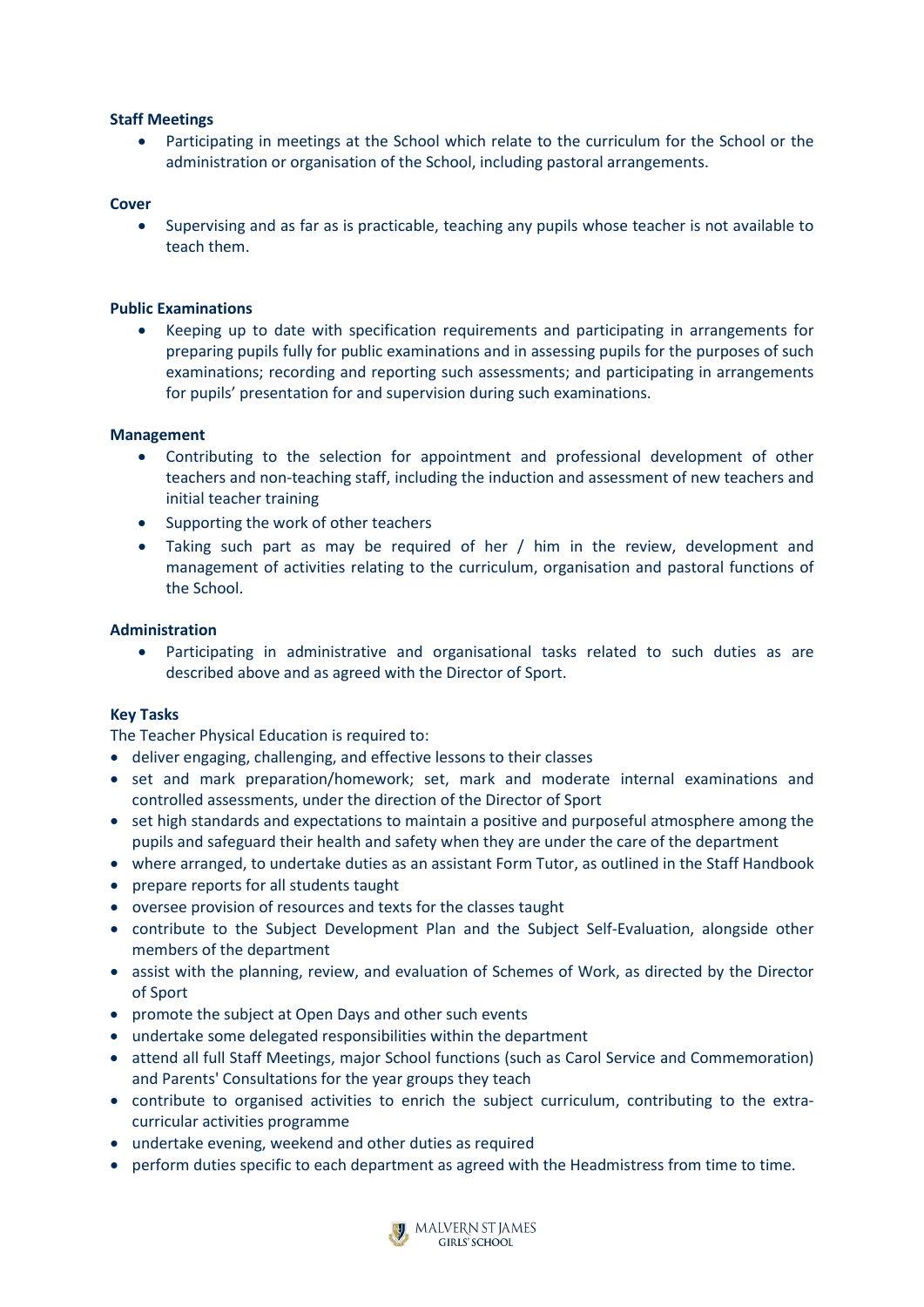## **All School staff are expected to:**

- a. support the School's Boarding ethos including support for activities in the evening and weekend on a pro rata rota basis;
- b. work towards and support the School vision and the current School objectives outlined in the School Development Plan;
- c. contribute to the School's programme of extra-curricular activities;
- d. support and contribute to the School's responsibility for safeguarding students;
- e. regularly review own practice, set personal development targets and take responsibility for own continuous professional development;
- f. work within the School's Health and Safety Policy to ensure a safe working environment for staff, students and visitors;
- g. work within the Equal Opportunities Policy to promote equality of opportunity for all students and staff, both current and prospective;
- h. maintain high professional standards of attendance, punctuality, appearance, conduct and positive, courteous relations with students, parents and colleagues;
- i. engage actively in the performance review process;
- j. adhere to policies as set out in the Staff Handbook/Teacher Standards and Regulations;
- k. undertake other reasonable duties related to the job purpose required from time to time;
- l. adhere to School Safeguarding and Child Protection Policies.

## **PERSONAL SPECIFICATION**

## **Essential:**

- Good degree in Physical Education (or closely related subject)
- A Teaching qualification.
- Experience of teaching Physical Education throughout the school, including GCSE and/or BTEC.
- Evidence of a range of teaching and learning strategies
- Ability to lead, inspire, empower, motivate pupils and put people first
- Capacity to be a proactive member of a successful team of enthusiastic staff
- Ability to develop a stimulating, imaginative and intellectually challenging lessons
- A good communicator and is keen to promote the department within and outside the school
- Good organisational and planning skills
- Ability to prioritise the workload of self and others and to work flexibly to tight deadlines
- Effective pastoral skills
- Be a team player and adaptable
- Commitment to safeguarding of children
- A positive attitude to self-development and own learning
- Be proficient in the use of IT in the classroom
- Commitment to organising matches, trips and extra-curricular activities on a regular basis and a willingness to raise the profile of the department across all Key Stages.
- Commitment to coaching sport on Saturdays.

## **Desirable:**

- An understanding of independent education and the boarding ethos.
- Experience of organising Trips and extra-curricular activities.
- Experience with developing a fixture programme.